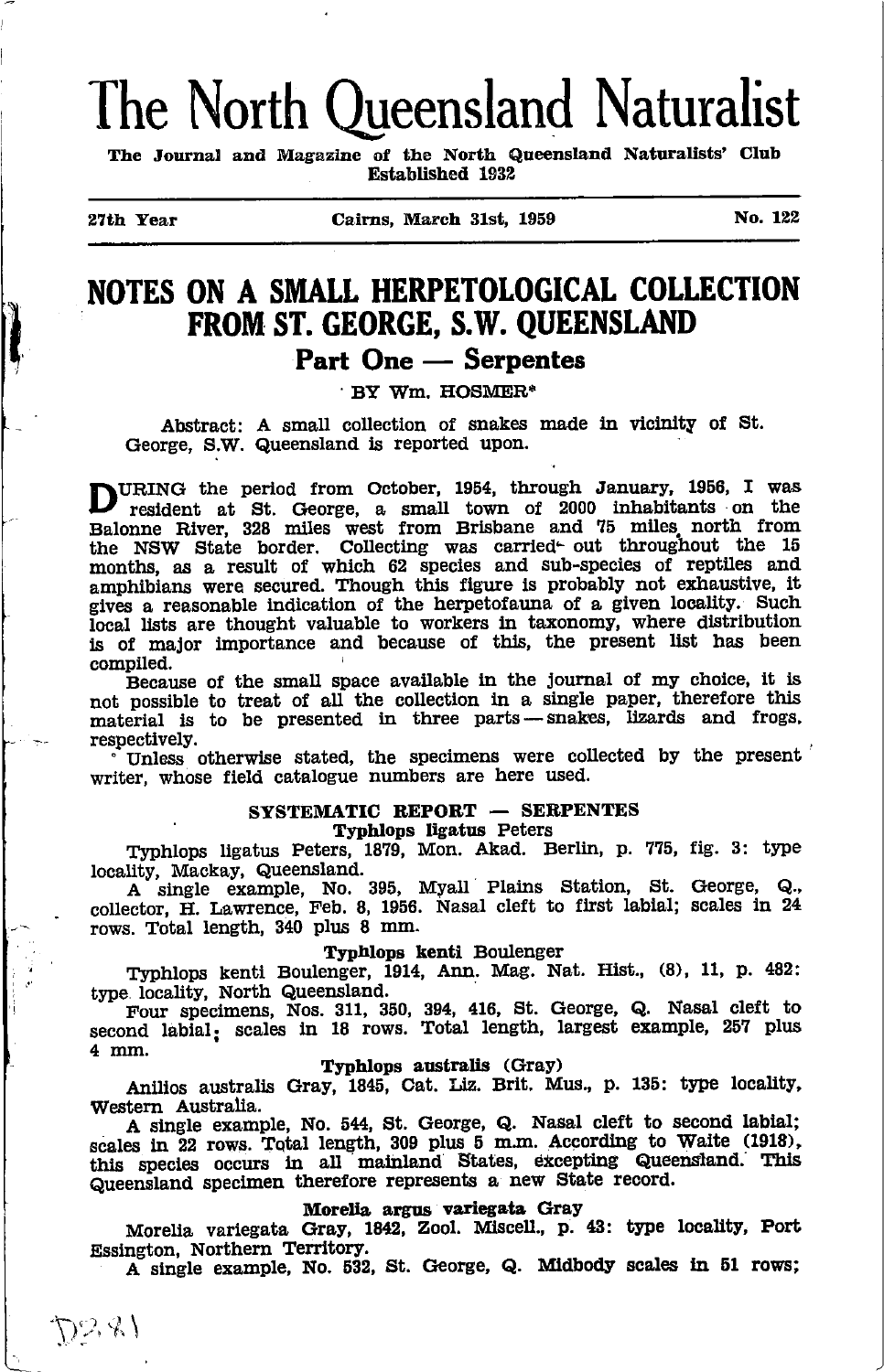ventrals 291: caudals 81; anal single. Total length, a male, 2193 plus 320 mm. This python was found dead on the bank of the Balonne River. Aspidites melanocephalus ramsayi Macleay

Aspidiotes ramsayi Macleay, 1882, Proc. Linn. Soc. N.S.W., 6, p. 813: type locality, Bourke, N.S.W.

Two examples, Nos. 407-8, Katoota Station, via St. George, Q., and six miles south of Yulebah, Q., respectively. Scale-counts of No. 407 only are available. Midbody scales in 60 rows; ventrals 297; caudals 42; anal single. Total length, male, 1848 plus 133 m.m. This fine specimen was found<br>sunning itself by the edge of a bore drain. The Yulebah specimen was<br>found D.O.R. by a mail contractor, Mr. Dowling, and was too decomposed for accurate scale-counting, and the head only was saved. A black mark occurs on each supraocular, and the rostral and internasals are likewise black, merging into yellowish-brown; infralabials, chin and ventrals yellow; body brown, with numerous darker cross-bands.

### Ahaetulla punctulata punctulata (Gray)

Leptophis punctulatus Gray, 1827, in King's Voy. Aust., 2, p. 432: type locality, Careening Bay, Northern Territory.

The inclusion of this species rests upon a single specimen, seen by me, laying along a limb of a tree overhanging the waters of the Balonne River.

#### Furina diadema (Schlegel)

Calamaría diadema Schlegel, 1837, Phys. Serp., 2, p. 32: type locality, Australia.

Two examples, Nos. 315 and 411, St. George, Q. Midbody scales in 15 rows; ventrals 172-4; caudals 41. Total length, largest specimen, 295 plus 57 mm.

Demansia psammophis psammophis (Schlegel)

Elaps psammophis Schlegel, 1837, Phys. Serp., 2, p. 455: type locality, Australia.

Five examples, Nos. 309, 314, 316, 433, 453, St. George, Q. Midbody scales in 15 rows; ventrals 180-188; caudals 72-86; anal divided. Total length, largest specimen, 646 plus 212 mm.

### Demansia textilis (Dumeril and Bibron)

Furina textilis Dumeril and Bibron, 1854, Erpet. Gen., 7, p. 1242: type locality, Australia.

Eight examples, Nos. 328, 396, 432, 497, 531, 533, 536, 572, St. George, Q. Midbody scales in 17 rows; ventrals 200-210; caudals 62-69; anal divided.<br>Total length, male, 1195 plus 275 mm. This species is common throughout<br>the greater part of this State.

#### Demansia nuchalis (Gunther)

Pseudonaja nuchalis Gunther, 1858, Cat. Sn. Brit. Mus., p. 227: type locality, Port Essington, Northern Territory.

Six examples, Nos. 401, 403, 406, 409, 514, 573, St. George, Q. Midbody scales in 17 rows; ventrals 211-217; caudals 48-57; anal divided. Total length, largest example, a male, 1205 plus 188 mm. The color is very variable, but two phases are particularly common. Phase A, creamy-brown or light tan above, the snout, and sometimes also the whole head, shiny black; a few scales on the neck also black. Phase B, dark chocolate brown above, the head and ventral side of throat and anterior scutes black; numerous narrow black, light edged, dorsal cross-bands from the nape to tail, or with fewer broad black cross-bands. This second color form is carinata of Longman, which is synonymous with nuchalis. D. nuchalis is quite distinct from **D.** textilis, and these two species share a common throughout most of the State of Queensland, without distribution intergradation.

#### Pseudechis australis (Gray)

Naja australis Gray, 1842, Zool. Miscell., p. 55: type locality, Northeast Australia.

Two examples, Nos. 418 and 490, St. George, Q. Midbody scales in 17 rows; ventrals 192-199; caudals 51-61; anal divided. Total length, largest

Page 2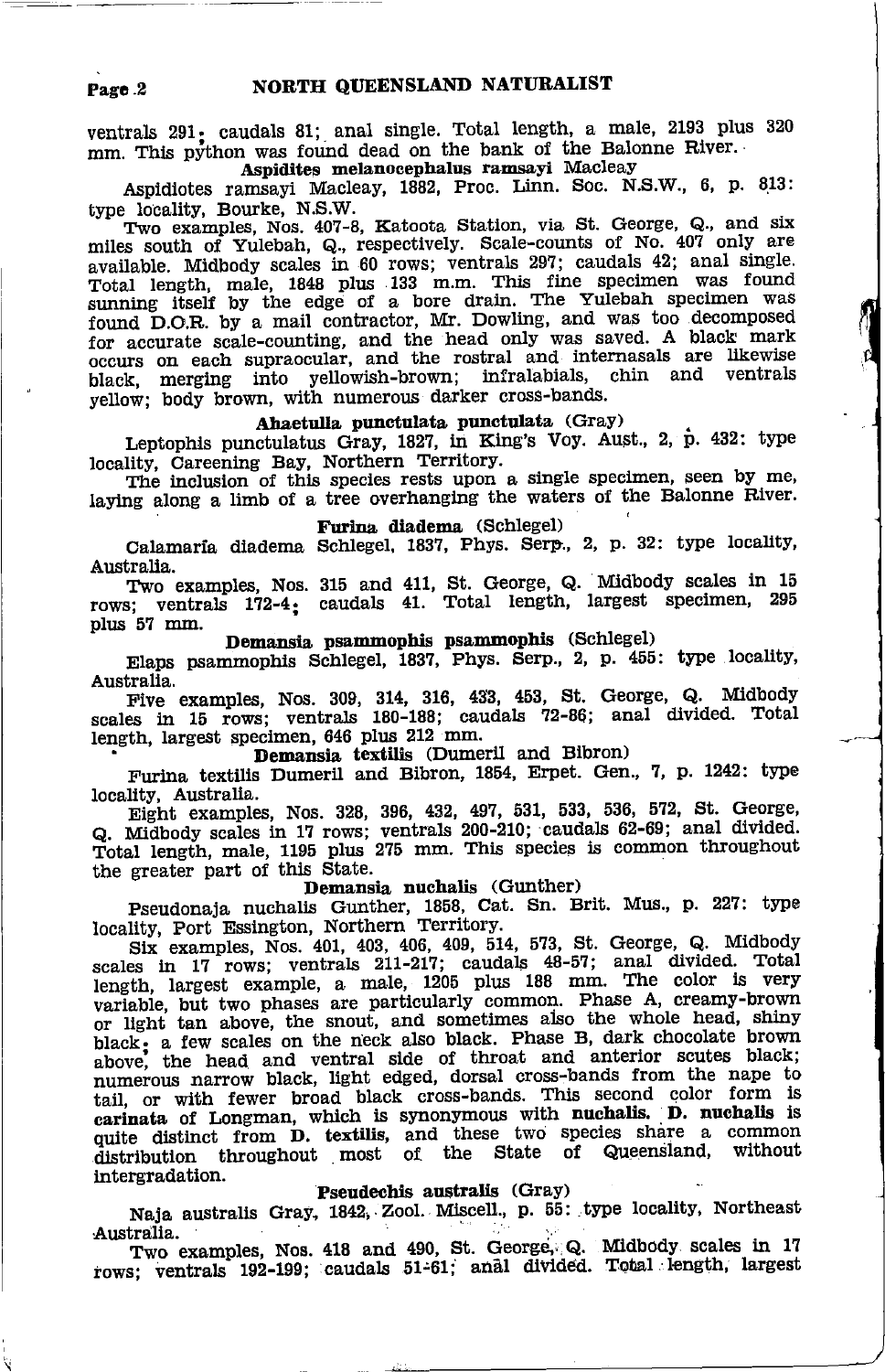individual, a male, 1665 plus 317 mm. This is the commonest of the large venomous snakes about St. George, where it is known locally as the red snake.

### Denisonia suta (Peters)

Hoplocephalus sutus Peters, 1863, Monatsb. Akad. Wiss. Berlin, p. 234:<br>type locality, Adelaide, South Australia.

Five examples, Nos. 390, 429, 431, 455, 488, St. George, Q. Midbody scales in 19 rows (17 in one abberent individual); ventrals 155-159; caudals 28-39; anal single. Total length, largest example, a female, 327 plus 43 mm.

#### Denisonia devisi Waite and Longman

Denisonia maculata var. devisi Waite and Longman, 1920. Rec. Sth.

Aust. Mus., 1, p. 177, fig.: type locality, Queensland.<br>Six examples, Nos. 389, 391, 393, 404, 420, 430, St. George, Q. Midbody<br>scales in 17 rows; ventrals 125-132; caudals 27-33; anal single. Total length largest example, a female, 352 plus 50 mm. Mackay (1956) has done much to clarify the status of devisi and maculata.

#### Denisonia gouldii (Gray)

Elaps gouldii Gray, 1841, in Grey's Journ. Exped. Wst. Aust., 2, p. 444, pl. 5, fig. 1: type locality, Western Australia.

Nine examples, Nos. 319, 347, 427, 434, 439, 440, 454, 456, 468, St. George, Q. Midbody scales in 15 rows: ventrals 149-154; caudals 26-32; anal single.<br>Total length, largest example, a female, 342 plus 52 mm. Several specimens show a faint dark vertebral stripe, as in D. nigrostriata. Loveridge (1935, p. 228) was dubious in accepting his Dalby example, as the species had not been recorded from Queensland previously. It is, however, a very common species in the south of the State, west of the dividing range. pecies in the south of the State, west of the dividir<br>Hoplocephalus bitorquatus (Jan)

Alecto bltorquata Jin, 1859, Rev. et Mag. Zool., p. 128: type locality' Australia.

Two examples, Nos. 405 and 534, Nindy Gully, 29 miles south from St. Two examples, ivos: 460 and 601, Kindy edaty, 81. George, Q. Midbody scales in 21 rows; ventrals 202; caudals 50-55; anal single, Total length, largest example, a male, 296 plus 53 mm. Several other specimens were taken at St. George, but are not represented in the collection. This species taken at  $\infty$ . George, but are hot represented in the concours. The special is not uncommon when its habits are known. I have found it to frequently Lhe river courses and creeks, where it hides during the day beneath the loose bark of trees, particularly ironbark or brigalow.<br>Vermicella annulata (Grav)

Calamaria annulata Gray, 1841, in Grey's Journ. Exped. Wst. Aust., 2, p. 443: type locality, Australia.

Two-examples, Nos. 385 and 571, St. George, Q., the latter speciments. collected by Mrs. E. Horrigan. Midbody scales in 15 rows; ventrals 224 caudals 20; anal divided. Total length, 375 plus 23 mm. Mrs. Horrigan found the specimen at night on the roadside.

IT

<sup>+</sup>University of Melbourne, Victoria.

### THE GENUS PTEROSTYUS R. BR. (oRCHIDACEAE) IN NORTH OUEENSLAND

fT IS GENERALLY recognised that-the genw Pterostylis origlnated in I Australia and those species occurring in New Zealand, New Caledonia and New Guinea are either found in Australia also, or are "local developments from migrants" from Australia. In the southern and western States of Australia, many species occur on the lowlands, although some species found in Tasmania, Victoria, N.S.W. and South Australia are strictly alpine.

All of the species so far found in tropical Queensland (and New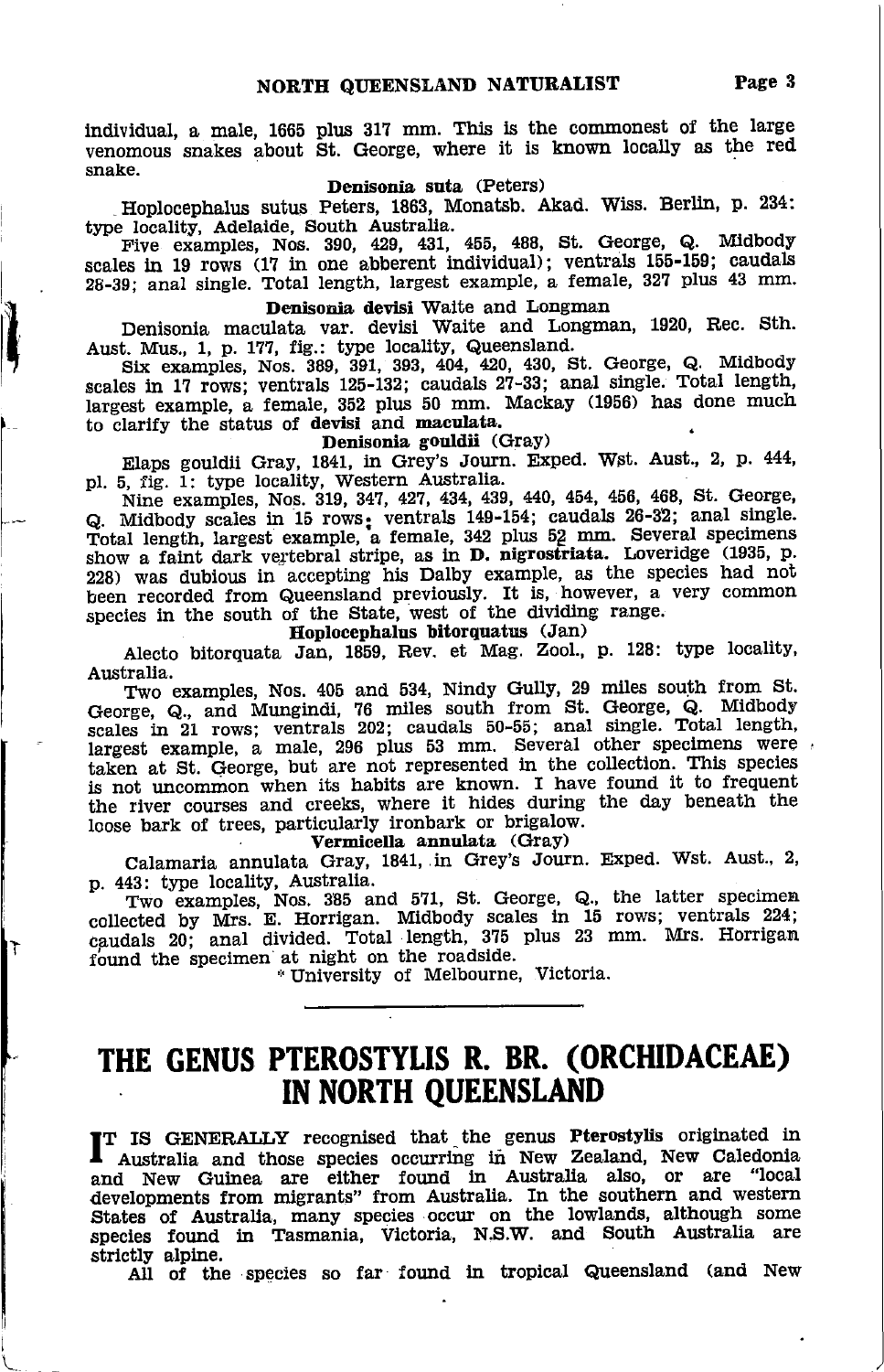Guinea) have been growing on the highlands, which would appear to bear out the observations in the first paragraph. The two species Pt. depauperata F. M. Bail and Pt. carinata Dock. which are peculiar to North Queensland. are very closely related and apparently confined to the Atherton Tableland. The following is a list of species believed to occur in North Queensland:

- 1. Pt. acuminata R. Br.<br>2. Pt. baptistii Fitzg.
	-
	- 3. Pt. Carinata Dock.
	- 4. Pt. custa R. Br.
	- 5. Pt. depauperata F. M. Bail.
	- 6. Pt. grandiflora R. Br.
	- 7. Pt. ophioglossa R. Br. (and var. collina Rupp).
- 8. Pt. rufa R. Br.
- 9. Pt. parviflora R. Br.

1. Pt. acuminata R. Br., Prodr. (1810) 326.

For many years this species has been known to occur in New Caledonia (as well as the southern States of Australia) and about five years ago specimens were forwarded to the Nat. Herb. of N.S.W. from New Guinea. However, it was not until 1957, when W. W. Abell sent specimens from Mt. Spec, that we had a definite record for tropical Queensland.

2. Pt. baptistii Fitzg., Aust. Orch. 1: 1 (1875).

This handsome species is relatively common in coastal swamplands in N.S.W. and Southern Queensland, but the author has no definite record from North Queensland, yet a number of unconfirmed reports have been received of its occurrence on the Atherton Tableland. Confirmation of these reports would be of considerable value.<br>3. Pt. carinata Dock, Nth. Qld. Nat. 23: No. 110, 4 (Jan., 1955).

Already mentioned above.

4. Pt. custa R. Br., Prodr (1810): 326.

This is a common species in all southern States. Specimens collected near Ravenshoe a number of years ago by the late Dr. Flecker were identified as this species by the late Rev. Ruff. In May, 1955, S. F. St. Cloud collected specimens in the same locality.

5. Pt. depauperata F. M. Bail, Bot. Bull. 4 (quoted Bail., Qld. Flor. 5: 1577 (1902).

Already mentioned above.

6. Pt. grandiflora R. Br., Prodr. (1810): 327.

The only definite North Queensland record of this beautiful species, common in the southern States, is Mt. Spec, May, 1957, collector Abell.

7. Pt. ophioglossa R. Br., Prodr. (1810): 326.

This species is widely distributed from Central N.S.W. to Southern Queensland, usually in extensive, widely separated colonies, and is also found in New Caledonia. As far as is known, the type variety does not occur within the tropics in Queensland, but var. collina Rupp, Proc. Linn. Soc., N.S.W., 54: 552 (1929) known only from the Hunter Valley in<br>N.S.W., was recorded many year ago in North Queensland. Specimens<br>received from Abell from Mt. Spec in 1957 were certainly the rich color of var. collina but lacked the short dorsal sepal of that variety.

9. Pt. rufa R. Br., Prodr. (1810): 327.<br>Bailey, Qld. Flor. 5: 1577 (1902) states that this species occurs as far north as Rockhampton. No specimens from within the tropics are known to the author. Information of definite records of this or allied species would, again, be of considerable value. They should be looked for in the West as well as on the coast and highlands.

8. Pt. parviflora R. Br., Prodr. (1810) 327.

This is a very common species in S.A., Tasmania, Victoria, N.S.W. and is found in Southern Queensland. The only definite record known for the tropics is that collected at Mt. Spec by Abell in 1957.

From the above few observations it can be seen that three southern species were discovered within this region as late as 1957. Undoubtedly

Page 4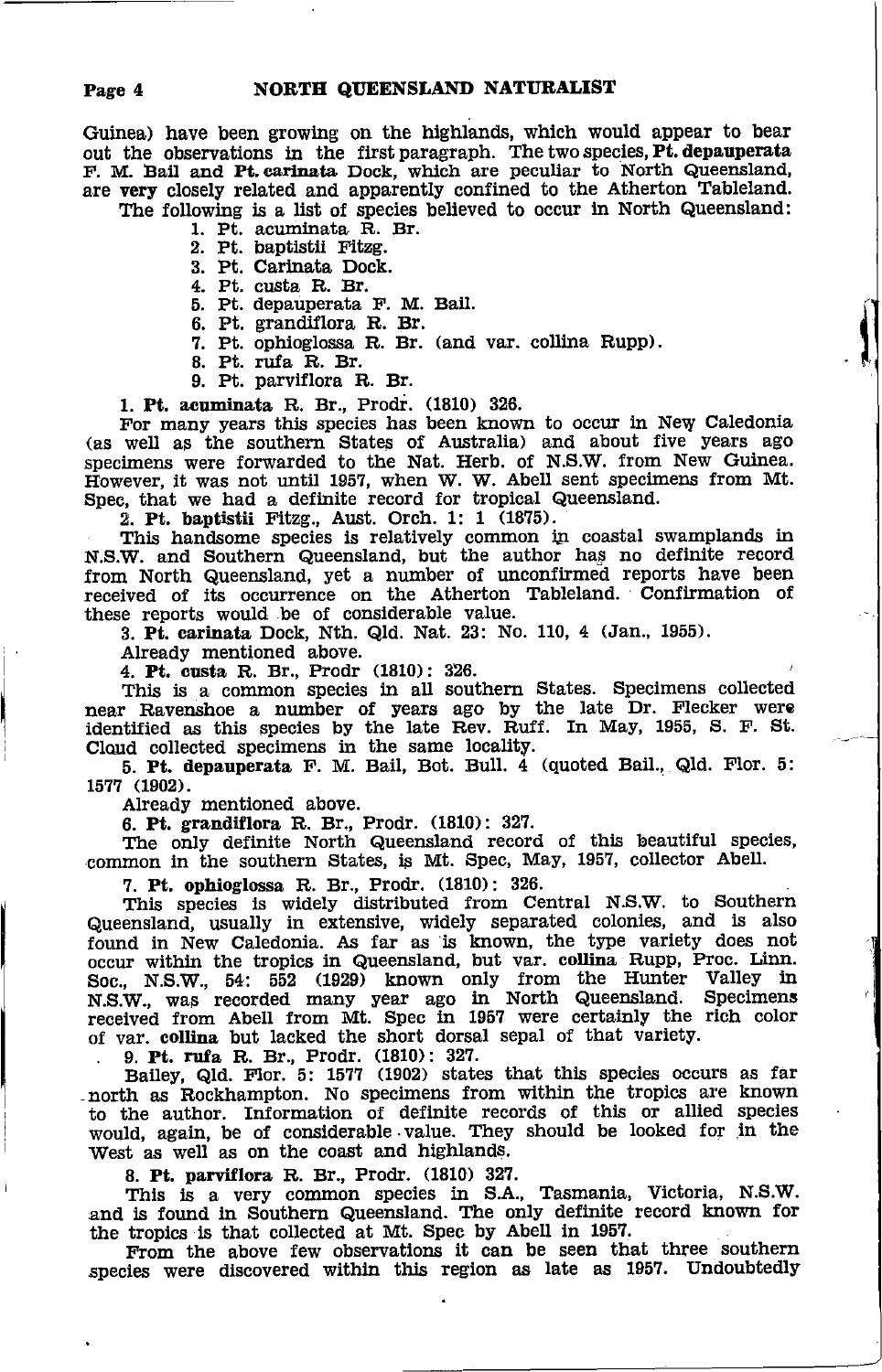others await discovery. Pt. recurva Benth., Fl. Aust. 6: 360 (1873), a Western Australian species, extends would not be altogether surprising north-west of Queensland. to the Northern Territory and it<br>to hear of its occurrence in the

 $-A.$  W. DOCKRILL

BY MAN, FIRE, EROSION, THE HILLS EACH SEASON WITH FORESTS, ARE BARREN, A SENSELESS REASON.

### NATURE'S SENTINELS

f

I

I

**F** THE hills could only speak, what tales they could unfold? Of a country's first conception, its birth, its growth, so told, Its pioneers, its settlers, some weak, some stouter breed, But all of them with one intent, a livelihood their need. The mountains in their majesty, o'ershadow all sublime And hills formed into ranges, stand ageless as to time, Providing growth for tree and shrub, as shelter tor the wild Untramelled life in nature, remaining undefiled, With cooling streams encompassed, for bathing and for thirst, Attracting flighted songsters at the sunray's morning burst. A panoramic life to view, is the hills' prerogative,<br>Keeping watch on man's encroachment, to live or not to live: The battle of man 'gainst nature, o'er many countless years, Of courage, success, achievement, with heartache wracked with tears. Nature takes, it also gives, to those with value sense. Man must work with nature, he should not be so dense As to disregard the benefits, health, without such ills As failure, if he co-operates, with wisdom seen by the hills.  $-$ S. DEAN.

### MAKING OF A STONE AXE (NAAMBA)

THE rain forest people such as the Tjapukai usually selected a water-worn I slate stone for the axe blade, egg-shaped in plan and about one inch thick in the middle and tapering towards the edges. The stone was picked up in a creek bed and the cutting edge was pounded with a hammer stone to flake off unwanted thickness, a groove was pecked around the stone <sup>a</sup> couple of inches in from the back edge to house the halft. The cutting edge was then ground on a sandstone or granite outcrop or a suitable slab until the edge was sharp.

I have also seen a few axe heads in sandstone. If there was no water-worn stone available a flake of basalt or other hard stone was ground to shape-should no flakes of stone be handy a fire was lit on <sup>a</sup> rock outcrop and when the rock was hot water was thrown in the fire to flake off a piece of rock.

In some parts the back edge of the axe head was cut away with two right-angled cuts top and bottom and the halft was fitted in the back edge.

The name given to a steel axe was Na-kail; this is the native name for ironstone.

The rain forest people used lawyer cane for the halft and people living in the forest country any handy flexible sapling. Sometimes a straight sapling with two straight close-growing shoots was used for the halft. The axe head was placed in the fork and the shoots tied together near the axe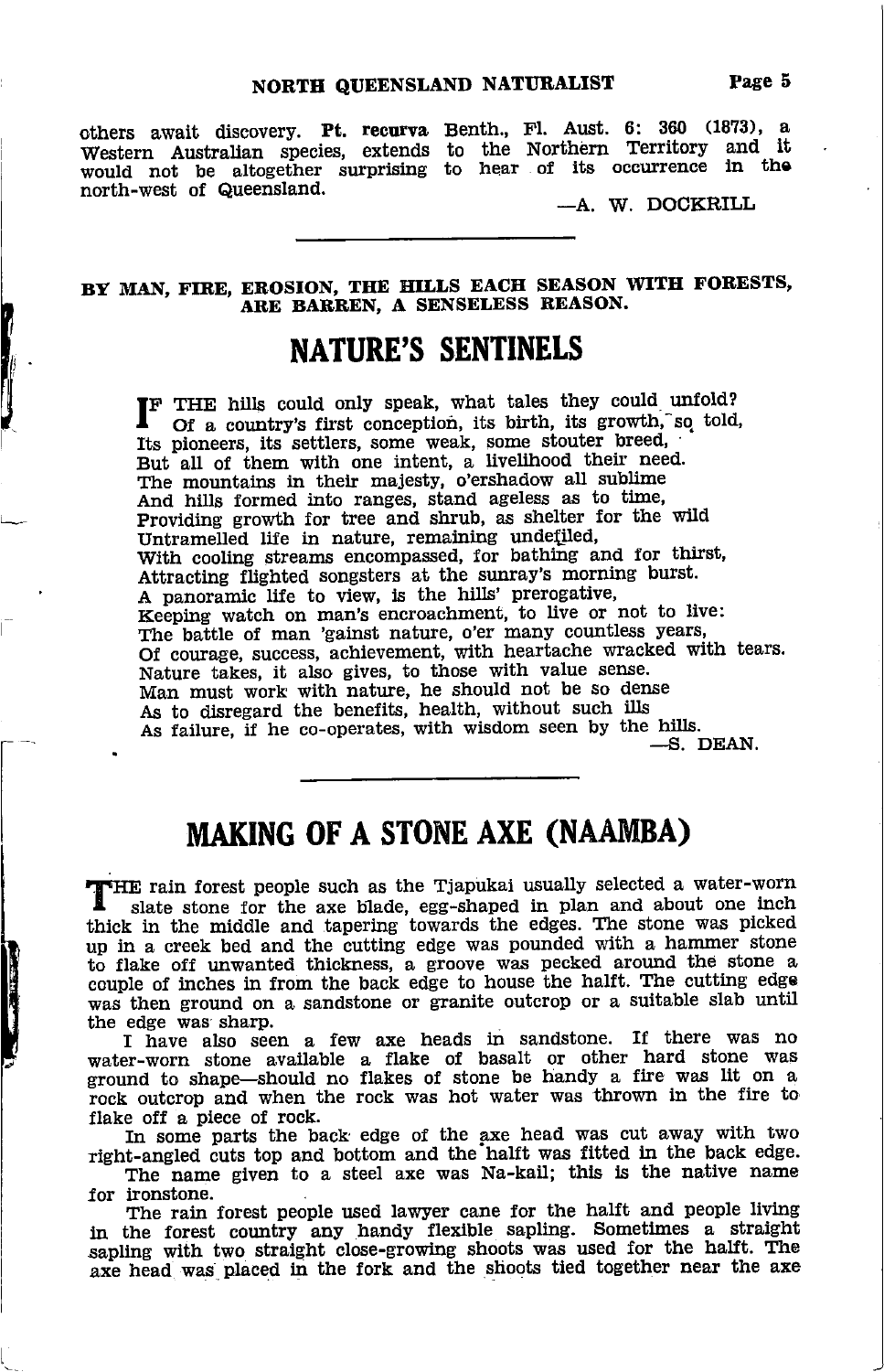head and in time the shoots grew together and were out off below the fork and about fifteen inches along the halft.

Sometimes the halft consisted of a half section of cane looped round the axe head and tied below the head and end of the halft.

The Hjapukai people would select a piece of green-skinned lawyer cane about one inch in diameter and split it down the centre; the parts to go round the axe head were cut to the shape of the groove and one piece was lapped round the head, allowing the end to come down to just below the axehead. The other half was lapped round the opposite side and the ends of the halves turned turward to each otber at the end of the halft. A length of thin brown skirned lawyer cane was split and then bound round the halft from below the head to the end. The top laps and turned-in ends were further secured with a mixture of grass tree gum and native beeswax, colored with ground charcoal.

For several years I had been looking for a native to halft a few axe heads for southern museums and myself and finally I found a Tiapukai man named Gwoyken (scrub country) who had learned the craft from his grandfather. This was very unusual as few of the de-tribalised natlves ever bother to learn the crafts of the old people.

ft took me some time to contact Gwoyken as he was always in a different area to me. Finally, in a visit to the Moona Moona Mission, I was talklng to the superintendent when I spotted Gwoyken coming my way. I got into the van and asked the superintendent to call Gwoyken over and when he arrived I asked him into the van-started up the engine and drove off. I told him that he had a job to do for me. He was not very happy about the deal but became happy when I showed him a new knife and a packet of tobacco, tea and sugar, and a promise of each when the job was completed.

We set off for a place along Flaggy Creek where a special greenskinned lawyer was growing. It was quite a trip-we had to plough through long grass eight to nine feet high in the van and as the stumps were becoming too numerous we got out and walked to the scrub.

On the way through the scrub Gwoyken started to forget his mission schooling and used native words to speak to me as we walked along looking for the right lawyer cane. He pointed out numerous edible fruits and plants to me, also some of medicinal value. I was thoroughly enjoying the trip and found myself using a mixture of English-pidgin and native words to speak to Gwoyken.

We got our cane and then had to travel to a different area for the thin yellow-skinned cane for the binding.

As we walked along Gwoyken started to sniff and told me there was a carpet snake about; a bit further on he smelt a brown snake (the natives' sense of smell is remarkable). All I could smell was my old pipe.

We crossed the creek on a fallen log and had walked only a few yards when Gwoyken stood on a snake with his bare feet. He rose up vertically which dwoysen sood on a shake with his save foot. It's teast up the straining in a mighty hurry calling out jumar, the general name for all snakes and after I had my laugh I killed the snake.

Gwoyken was a bit nervous after this episode so we hurried up and collected the yellow cane, then back to the van, discussing native plants on the way,

On arrival at the camp we sat down in the shade of a bloodwood and 'Gwoyken started to split the cane, using teeth and knlfe. He carefully split the green cane down the centre and shaped the ends to fit round the groove in the axe head. The thin yellow cane was then split down the centre. The halves of green cane were then lapped round opposite sides of the axe head, the bottom ends turned inwards to each other and then the halft was bound with the split yellow cane from the bottom of the axe head to the turned-in ends.

As I watched him work I became conscious of a quietly growing semi-circle of natives squatting behind us. No word was spoken by the visitors until I had turned and greeted them and passed round the tobacco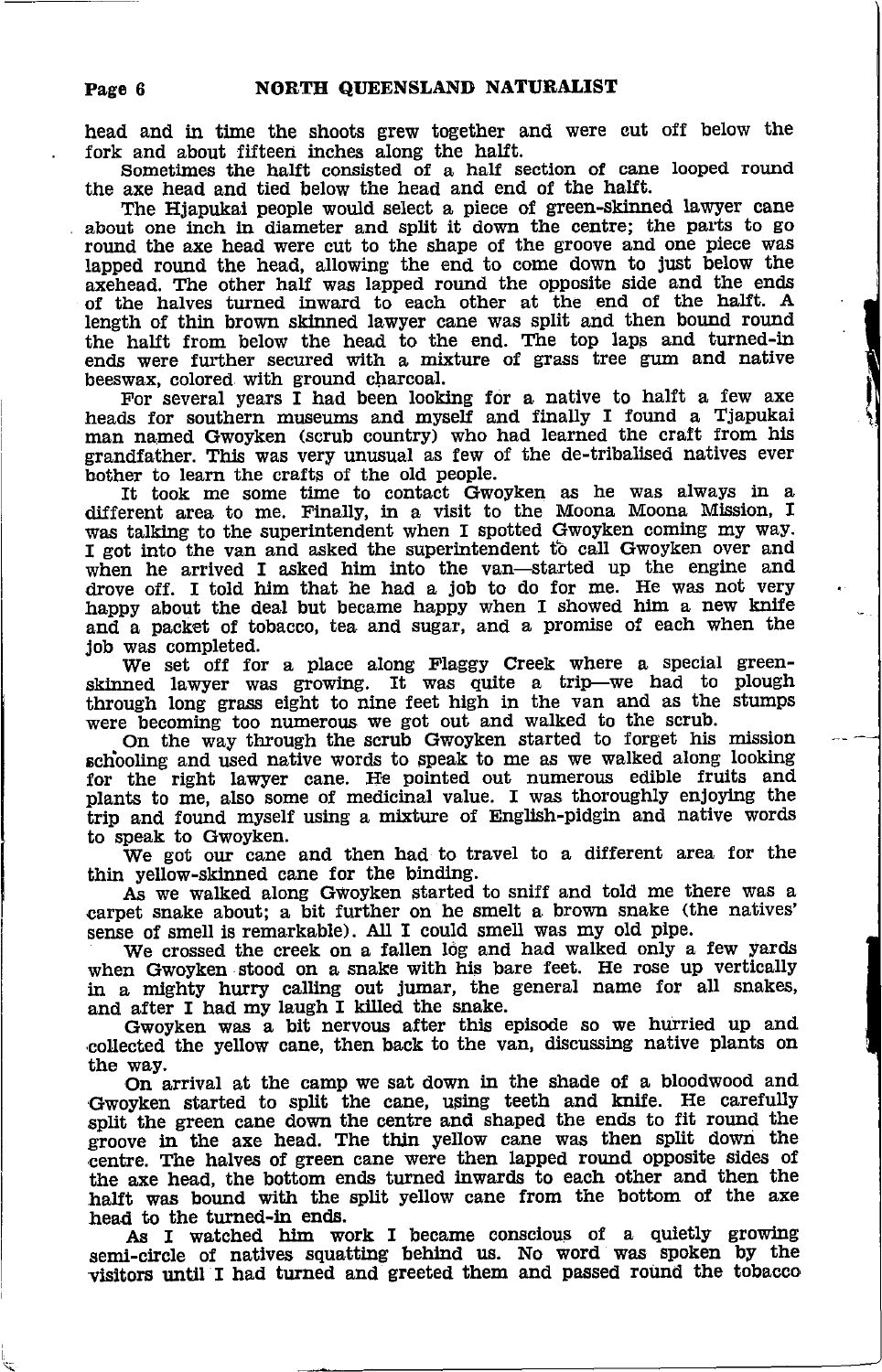pouch. I told them of cwoyken walking on the Jumah. This caused a great laugh and put everyone in a good mood.

Gwoyken worked steadlly on, enJoying the mild sensation he was creating as it was the first tlme most of the young people had seen an

I heard a sound of chopping in the distance and shortly after two old ladies, Jool-bg and Wanga-day, approached with thelr hands behlnd their backs. They stood in front of us until I greeted them and asked them to sit down. They then produced two gunda (digging sticks) they had hurriedly made and presented them to me.

It had always been my custom to call the old people and give them <sup>a</sup> gift of tobacco, tea and sugar, etc., as payment for information on tribal lore and in my hurry to get Gwoyken on the job I had missed my usual visit. As I had not called on them they thought they were going to miss out on the rations, hence the gift of gundas.

The axe halfting was now nearing a finish and as I talked to the old girls a young lad asked me if it took me long to learn the Tjapukai language. He said he had tried to learn Tjapukai but could not manage the words. This greatly amused the gallery at our rear and the lad had to put up with a lot of chaffing.

I do not speak Tjapukai fluently. I have learnt only sufficient to understand the old people when they spoke of trlbal lore as there are no English words for some of their words. A white man is called a meecoola in Tiapukai and this term is also used for a native who does not know the tribal tongue.

Thls flnlshed a very pleasant day for me. I had two neatly halfted axes and Gwoyken was happy with his pay. The people in general had enjoyed the wongi.

Boongua the sun was going to camp behind the Boonda so I left for home.

\_DOUG SEATON

## HOPLOCEPHALUS BITOROUATUS

ONE of our very few tree-climbing poisonous snakes which has no common vernacular name but is known by the technical name of Eoplocephalus bitorquatus is one of our snakes of which very little is known. Thls bding one of the broad-headed snakes, other members of the same genus include Hoplocephalus bungaroides and Hoplocephalus stephensi, all of these have keeled ventral scales which, like the Green Tree Snake (Ahaetulla punctulus) indicate tree climbers. This snake, having fangs and poison glands, is poisonow but not consldered deadly owlng to its small length which is not in excess of two feet, but a bite should be treated with caution and first aid treatment should be administered.

COLOURATION: The colour of this snake is slatey black above with whlte and black patches each three to four scales wlde on the nape of the neck, the top of the head having black markings on a light brownish whlte background. Each labial scale ls also black and white. The ventral and sub-eaudel scales are also slatey black on the mid-ventral line.

SCALATION: The ventral scales are keeled each slde and number from 197 to 200, the sub-caudels number from  $44$  to 60, all being single, and the anal scale is single also. Body scales in the thickest part of the body number 21, supra labials number six and infra labials number five. The head is distinct from the neck.

DENTITION: This species has fangs approximately 2 mm. in length